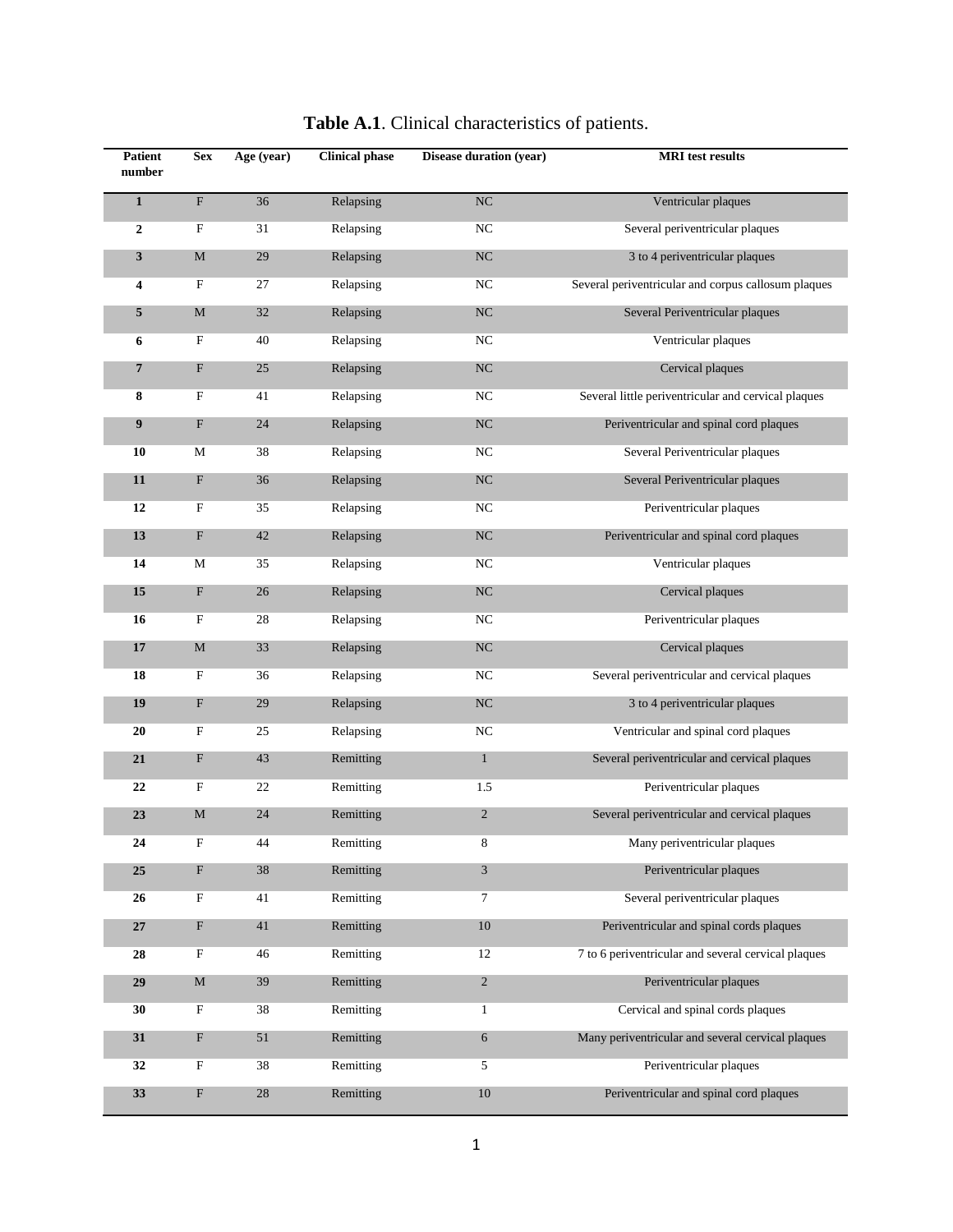| 34 | M           | 31 | Remitting | 6              | Several periventricular and cervical plaques      |  |  |  |
|----|-------------|----|-----------|----------------|---------------------------------------------------|--|--|--|
| 35 | F           | 32 | Remitting | $\overline{2}$ | 5-6 periventricular plaques                       |  |  |  |
| 36 | M           | 40 | Remitting | 5              | Periventricular and spinal cord plaques           |  |  |  |
| 37 | F           | 31 | Remitting | $\overline{4}$ | Periventricular plaques                           |  |  |  |
| 38 | $\mathbf F$ | 33 | Remitting |                | Periventricular plaques                           |  |  |  |
| 39 | M           | 37 | Remitting | 12             | Many periventricular and several cervical plaques |  |  |  |
| 40 | M           | 32 | Remitting | 6              | Cervical and spinal cords plaques                 |  |  |  |

NC: new case.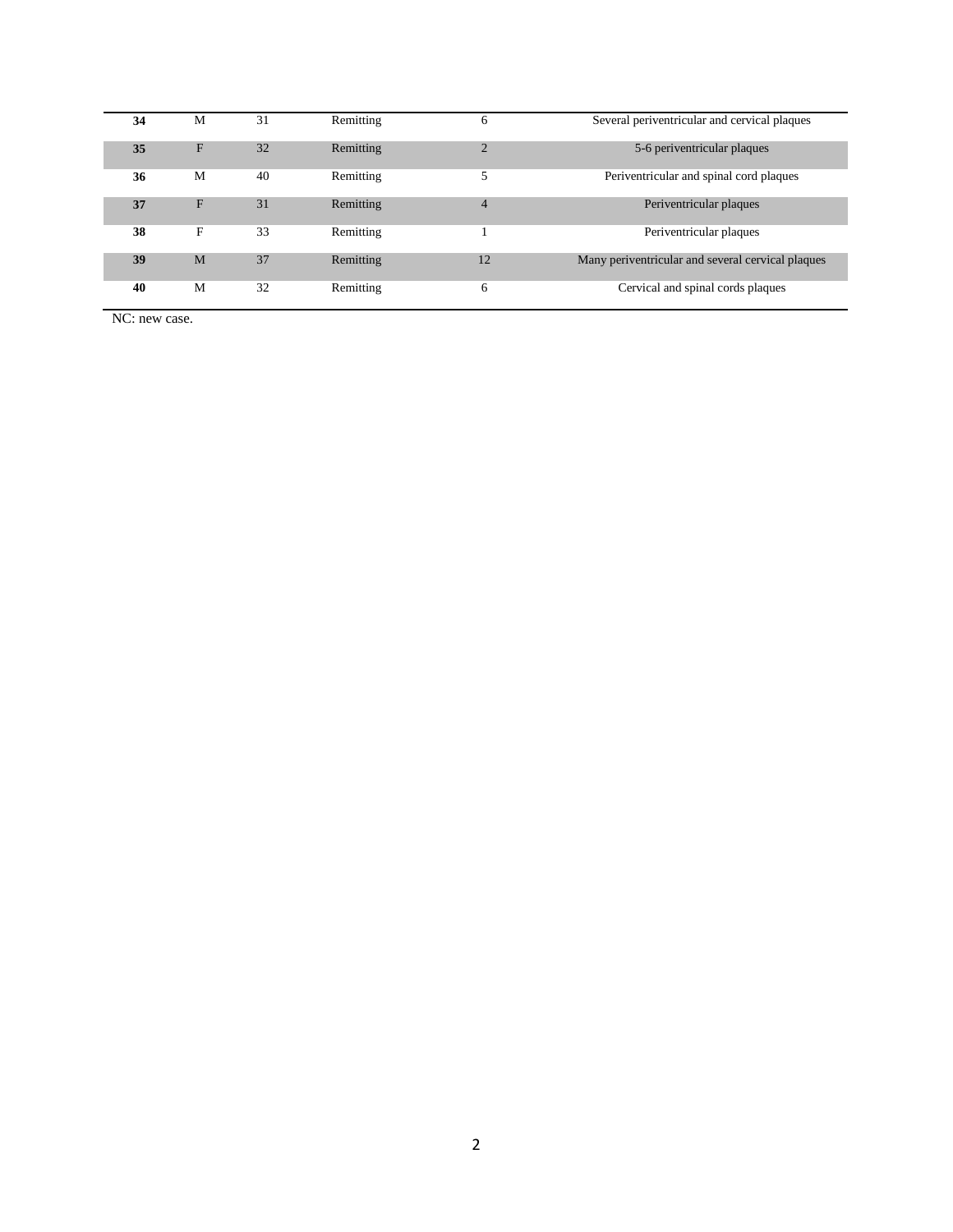**Table A.2.** Some predicted target genes of miR-9**-5p** and miR-106a**-5p**

Predicted targets of miR-9-**5p** and miR-106a-**5p** based on miRWalk that confirmed again in at least five prediction databases.

| miR-9-5p          | miR-106a-5p       |
|-------------------|-------------------|
| <b>RUNX1</b>      | IL1R              |
| C-MAF             | $IL-6R$           |
| IL12A             | $IL-23R$          |
| ETS1              | RORC              |
| PIAS <sub>3</sub> | STAT1             |
| STAT4             | STAT3             |
| STAT <sub>6</sub> | Hif1a             |
| BCL6              | CU11              |
| <b>RXRA</b>       | II.12RB2          |
| <b>RARB</b>       | SMAD <sub>2</sub> |
| TSC <sub>1</sub>  | SMAD4             |
| FOXO1             | SMAD6             |
|                   | SMAD7             |
|                   | <b>RXRC</b>       |
|                   | TSC1              |